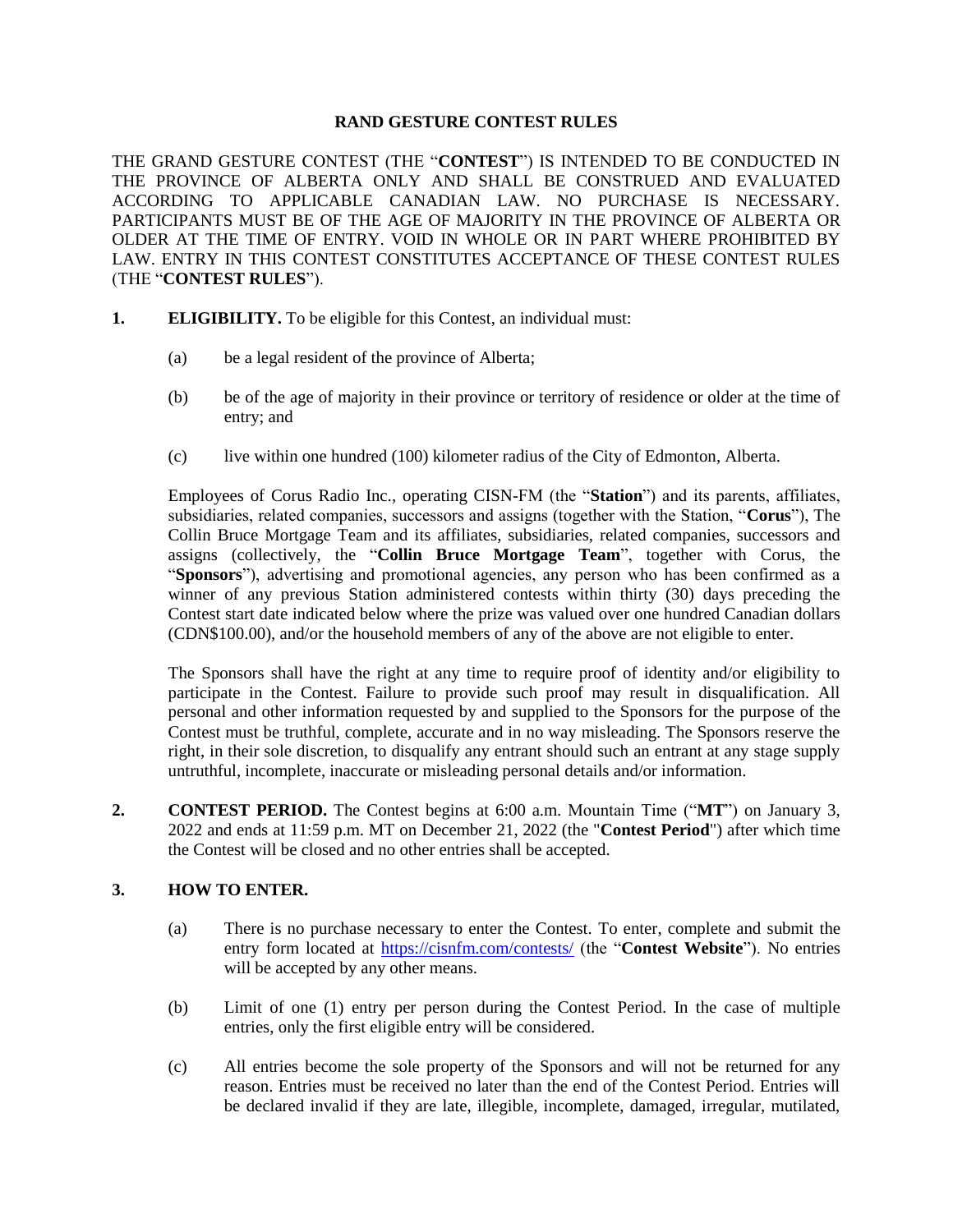forged, garbled or mechanically or electronically reproduced. Unless otherwise set out herein, no communication or correspondence will be exchanged with entrants except with those selected as a potential winner.

(d) Entries received online shall be deemed to be submitted by the authorized account holder of the e-mail address associated with the entry. For the purpose of the Contest Rules, "authorized account holder" of an e-mail address is defined as the natural person who is assigned to an e-mail address by an Internet access provider, on-line service provider, or other organization responsible for assigning e-mail addresses for the domain associated with the submitted e-mail address. Any entrant may be required to provide the Sponsors with proof that they are the authorized account holder of the e-mail address associated with their entry.

## **4. PRIZES.**

- (a) There are twelve (12) prizes, each consisting of one thousand Canadian dollars (CDN \$1,000.00) (each a "**Prize**", collectively the "**Prizes**") available to be won by the Prize winners (each, a "**Winner**", collectively the "**Winners**").
- (b) Prizes will be distributed within six (6) weeks after each Winner has been successfully contacted and notified of their Prize and fulfilled the requirements set out herein.

# **5. PRIZE CONDITIONS.**

- (a) Prizes must be accepted as awarded and cannot be transferred, assigned or substituted, except at the sole discretion of the Sponsors. Any unused, unclaimed or declined portion of a Prize will be forfeited, have no cash value and the Sponsors shall have no obligation to provide either an alternative or value-in-kind. The Sponsors reserve the right, in their sole discretion, to substitute a prize of equal or greater value if a Prize (or any portion thereof) cannot be awarded for any reason.
- (b) Shipped Prizes shall not be insured and the Sponsors shall not assume any liability for lost, damaged or misdirected Prizes.

### **6. WINNER SELECTION.**

Twelve (12) Winners shall be selected as follows:

- (a) On or about each of January 27, 2022, February 24, 2022, March 24, 2022, April 28, 2022, May 26, 2022, June 23, 2022, July 21, 2022, August 25, 2022, September 29, 2022, October 27, 2022, November 24, 2022 and December 22, 2022 in Edmonton, Alberta, one (1) entrant will be selected by a random draw from all eligible entries received during the Contest Period. Each entrant shall be eligible to win only one (1) Prize. Before being declared a Winner, the selected entrant shall be required to correctly answer, without assistance of any kind, whether mechanical or otherwise, a time-limited, mathematical skill-testing question to be administered during a pre-arranged telephone call or by email, to comply with the Contest Rules and sign and return the Release (described below).
- (b) The odds of being selected as a potential winner are dependent upon the number of eligible entries received by the Sponsors.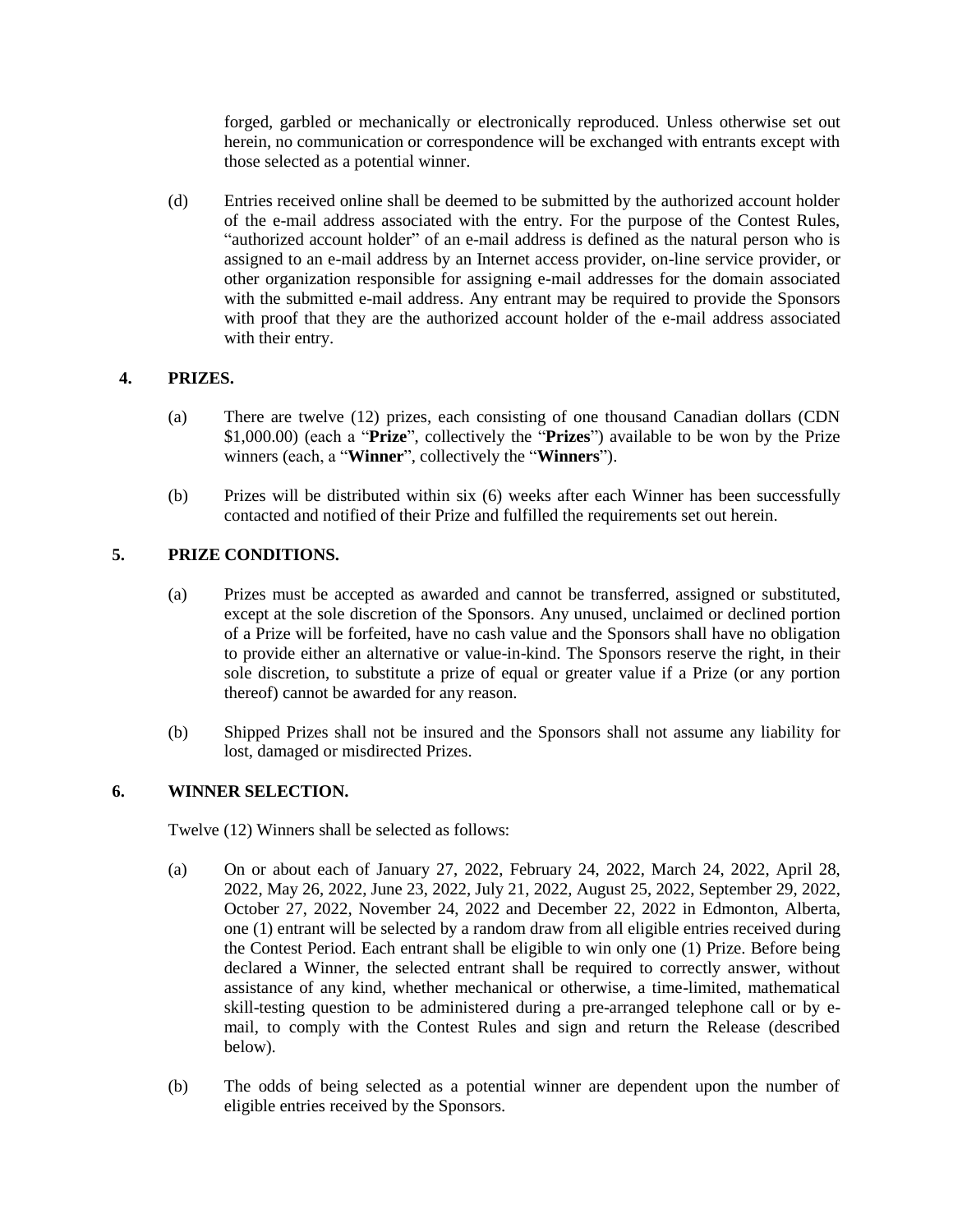- (c) EACH SELECTED ENTRANT WILL BE NOTIFIED BY TELEPHONE WITHIN TWO (2) BUSINESS DAY OF EACH DRAW AND MUST RESPOND WITHIN TWO (2) BUSINESS DAYS OF NOTIFICATION. Upon notification, the selected entrant must respond by telephone or e-mail (as specified in the notification) to the contact number or e-mail address provided no later than the indicated deadline set out in the Contest Rules and/or the notification. If the selected entrant does not respond accordingly, they will be disqualified and will not receive a Prize and another entrant may be selected in the Sponsors' sole discretion until such time as an entrant satisfies the terms set out herein. The Sponsors are not responsible for the failure for any reason whatsoever of a selected entrant to receive notification or for the Sponsors to receive a selected entrant's response.
- (d) If, as a result of an error relating to the entry process, drawing or any other aspect of the Contest, there are more selected entrants than contemplated in these Contest Rules, there will be a random draw amongst all eligible Prize claimants after the Contest's closing date to award the correct number of Prizes.
- **7. RELEASE.** Potential Winners will be required to execute a legal agreement and release ("**Release**") that confirms each potential Winners': (i) eligibility for the Contest and compliance with these Contest Rules; (ii) acceptance of the Prize as offered; (iii) release of each of the Sponsors and their respective parent companies, subsidiaries, affiliates and/or related companies and each of their employees, directors, officers, suppliers, agents, sponsors, administrators, licensees, representatives, advertising, media buying and promotional agencies (collectively, the "**Releasees**") from any and all liability for any loss, harm, damages, cost or expense arising out of participation in the Contest, participation in any Contest-related activity or the acceptance, use, or misuse of any Prize, including but not limited to costs, injuries, losses related to personal injuries, death, damage to, loss or destruction of property, rights of publicity or privacy, defamation, or portrayal in a false light, or from any and all claims of third parties arising therefrom; and (iv) grant to the Sponsors of the unrestricted right, in the Sponsors' collective or individual discretion, to produce, reproduce, display, publish, convert, post, serve, broadcast, communicate by telecommunication, exhibit, distribute, adapt and otherwise use or re-use the Winner's name, statements, image, likeness, voice and biography, in any and all media now known or hereafter devised, in connection with the Contest and the promotion and exploitation thereof. The executed Release must be returned within two (2) business days of the date indicated on the accompanying letter of notification or the verification as a Winner or the selected entrant will be disqualified and the Prize forfeited.
- **8. INDEMNIFICATION BY ENTRANT.** By entering the Contest, each entrant releases and holds Releasees harmless from any and all liability for any injuries, loss or damage of any kind to the entrant or any other person, including personal injury, exposure to the COVID-19 virus, death, or property damage, resulting in whole or in part, directly or indirectly, from: (a) their participation in the Contest or any Contest-related activity; (b) the acceptance, use, or misuse of any Prize; or (c) any breach of the Contest Rules. Each entrant agrees to fully indemnify Releasees from any and all claims by third parties relating to the entrant's participation in the Contest, without **limitation**
- **9. LIMITATION OF LIABILITY.** The Sponsors assume no responsibility or liability for lost, late, unintelligible/illegible, falsified, damaged, misdirected or incomplete entries, notifications, responses, replies or any Release, or for any computer, online, software, telephone, hardware or technical malfunctions that may occur, including but not limited to malfunctions that may affect the transmission or non-transmission of an entry. The Sponsors are not responsible for any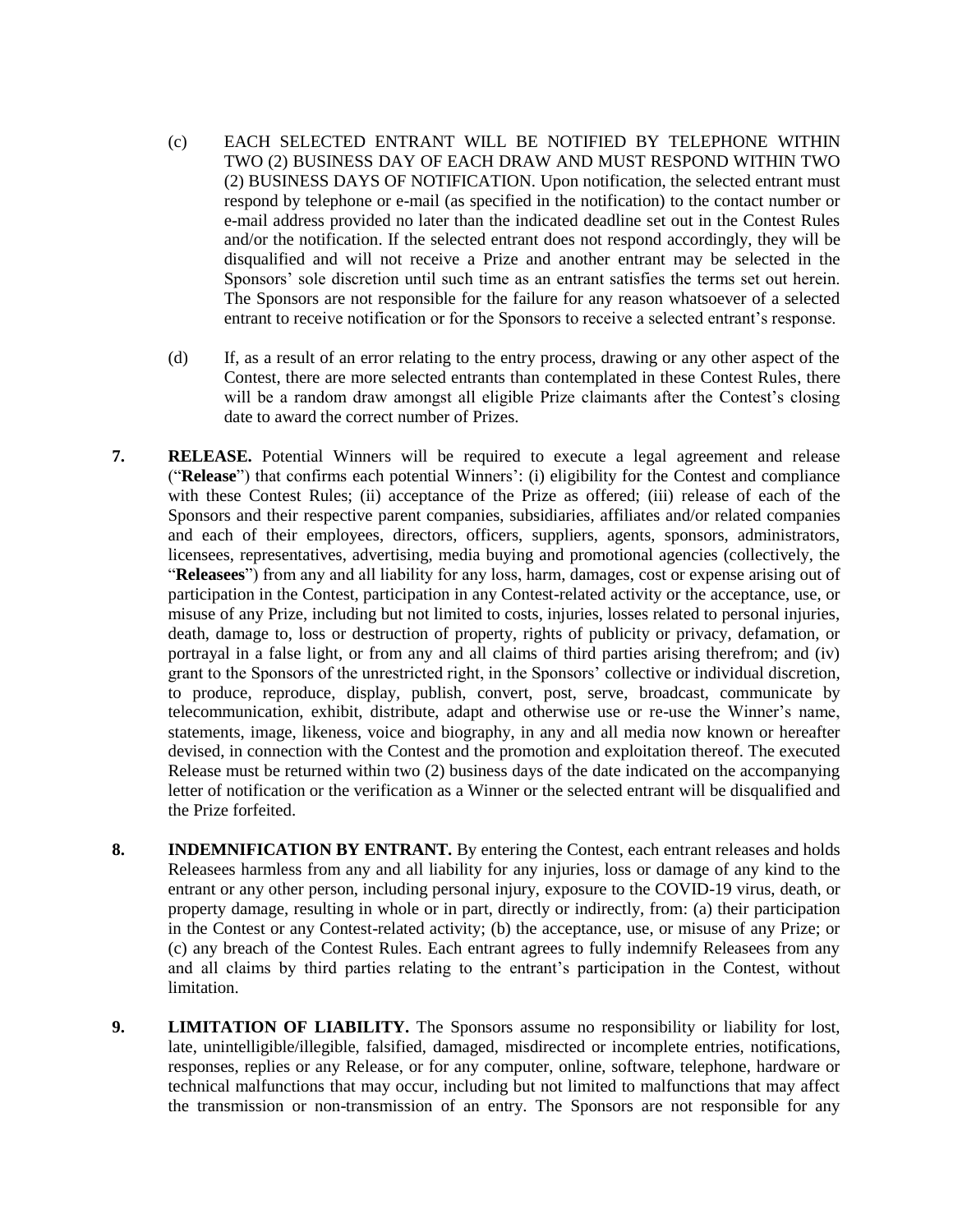incorrect or inaccurate information, whether caused by website users or by any of the equipment or programming associated with or utilized in the Contest or by any technical or human error which may occur in the administration of the Contest. The Sponsors assume no responsibility for any error, omission, interruption, deletion, defect, delay in operation or transmission, communications line failure, theft or destruction or unauthorized access to, or alteration of, entries. The Sponsors assume no responsibility or liability in the event that the Contest cannot be conducted as planned for any reason, including those reasons beyond the control of the Sponsors, such as infection by computer virus, bugs, tampering, unauthorized intervention, fraud, technical failures, or corruption of the administration, security, fairness, integrity or proper conduct of this Contest and/or the Contest Website.

**10. CONDUCT.** By participating in the Contest, each entrant is deemed to have executed and agrees to be bound by the Contest Rules, which will be posted at the Contest Website and made available at the Station's studios, located at 5204 84 Street Edmonton, Alberta T6E 5N8 throughout the Contest Period. Each entrant further agrees to be bound by the decisions of the Sponsors, which shall be final and binding in all respects. The Sponsors reserve the right, in their sole discretion, to disqualify any entrant found to be: (a) violating the Contest Rules; (b) tampering or attempting to tamper with the entry process or the operation of the Contest and/or the Contest Website or any related promotional website; (c) violating the terms of service, conditions of use and/or general rules or guidelines of any Corus property or service; and/or (d) acting in an unsportsmanlike or disruptive manner, or with intent to annoy, abuse, threaten or harass the Sponsors or any other person. CAUTION: ANY ATTEMPT TO DELIBERATELY DAMAGE THE CONTEST WEBSITE OR ANY RELATED WEBSITE OR UNDERMINE THE LEGITIMATE OPERATION OF THE CONTEST MAY BE A VIOLATION OF CRIMINAL AND CIVIL LAWS. SHOULD SUCH AN ATTEMPT BE MADE, THE SPONSORS RESERVE THE RIGHT TO SEEK REMEDIES AND DAMAGES TO THE FULLEST EXTENT PERMITTED BY LAW, INCLUDING BUT NOT LIMITED TO CRIMINAL PROSECUTION.

### **11. PRIVACY / USE OF PERSONAL INFORMATION.**

- (a) By participating in the Contest, each entrant: (i) grants to the Sponsors the right to use their name, mailing address, age range, telephone number and e-mail address collectively the "**Personal Information**") for the purpose of administering the Contest, including but not limited to contacting and announcing the Winners and coordinating the provision of the Prizes; (ii) grants to the Sponsors the right to use their Personal Information for publicity and promotional purposes relating to the Contest, in any and all media now known or hereafter devised, without further compensation unless prohibited by law; and (iii) acknowledges that the Sponsors may disclose their Personal Information to thirdparty agents and service providers of any of the Sponsors in connection with any of the activities listed in (i) and (ii) above.
- (b) Corus will use the entrant's Personal Information only for identified purposes, and protect the entrant's Personal Information in a manner that is consistent with the Corus Privacy Policy at: <https://www.corusent.com/privacy-policy/>
- **12. INTELLECTUAL PROPERTY.** All intellectual property, including but not limited to trademarks, trade names, logos, designs, promotional materials, web pages, source code, drawings, illustrations, slogans and representations is owned by the Sponsors and/or their affiliates. All rights are reserved. Unauthorized copying or use of any copyrighted material or intellectual property without the express written consent of its owner is strictly prohibited.